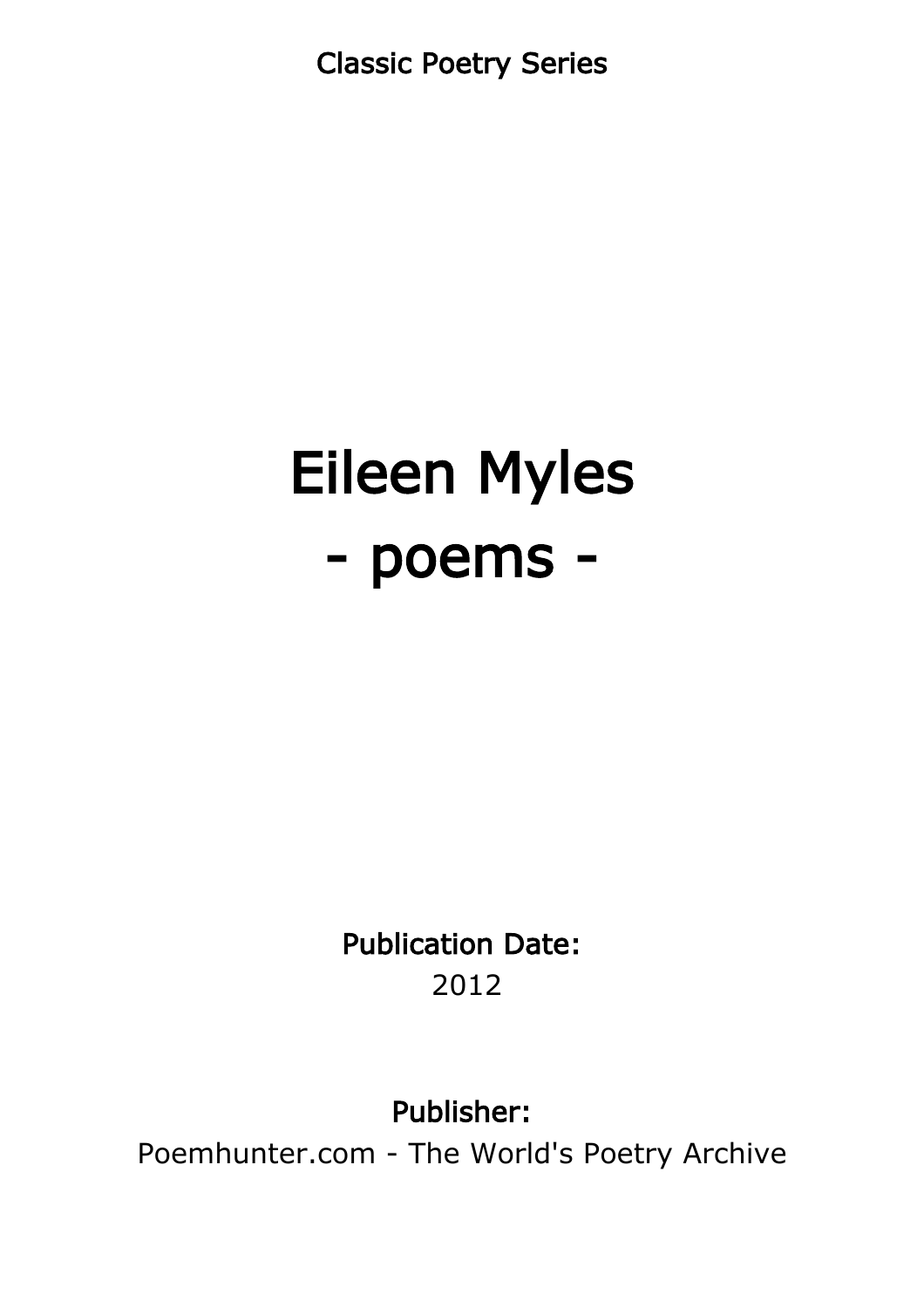### Eileen Myles(1949 -)

Eileen Myles is an American poet who has also worked in fiction, non-fiction, and theater. She won a 2010 Shelley Memorial Award.

<b>Early Life and Career</b>

Eileen Myles grew up and attended Catholic schools in Arlington, Massachusetts and graduated from U. Mass (Boston) in 1971.

Arriving in New York in 1974, Myles gave her first reading at CBGB and attended workshops at St. Mark's Poetry Project, studying alongside Alice Notley, Ted Berrigan, and Bill Zavatsky. She developed as a part of the poetry and queer art scene that developed in Manhattan's East Village. She worked as assistant to poet James Schuyler; met Allen Ginsberg at the Nuyorican Poets Café.

Her first performances and theater pieces (Joan of Arc: a spiritual entertainment, Patriarchy, a play, Feeling Blue Pts. 1, 2 7 3 and Modern Art and Our Sor Juana Ines de la Cruz) at the St. Mark's Poetry Project, P.S. 122 and The WOW Café. Myles has performed her work at colleges, performance spaces, and bookstores across North America as well as in, Iceland, Ireland and Russia. She lives in New York.

Myles's works include poetry, fiction, articles, plays and libretti, including: Hell (an opera with composer Michael Webster).

<b>Professional Life</b>

In 1992 Myles conducted a female-led write-in campaign for President of the United States. In the 1980s she was Artistic Director of St. Mark's Poetry Project. In 1997 and again in 2007 Eileen toured with Sister Spit, a post-punk female performance troupe.

Myles is Professor Emerita of Writing and Literature, and taught at University of California, San Diego from 2002 to 2007. She continues to teach during summers at the Naropa Institute in Boulder, Colorado, and was the Hugo Writer at University of Montana for the spring of 2010. She contributes to several publications, recently including Parkett, aNother Magazine, the Believer, H.O.W journal and Provincetown Arts. During summer 2009 she contributed regularly to the Poetry Foundation's "Harriet" blog.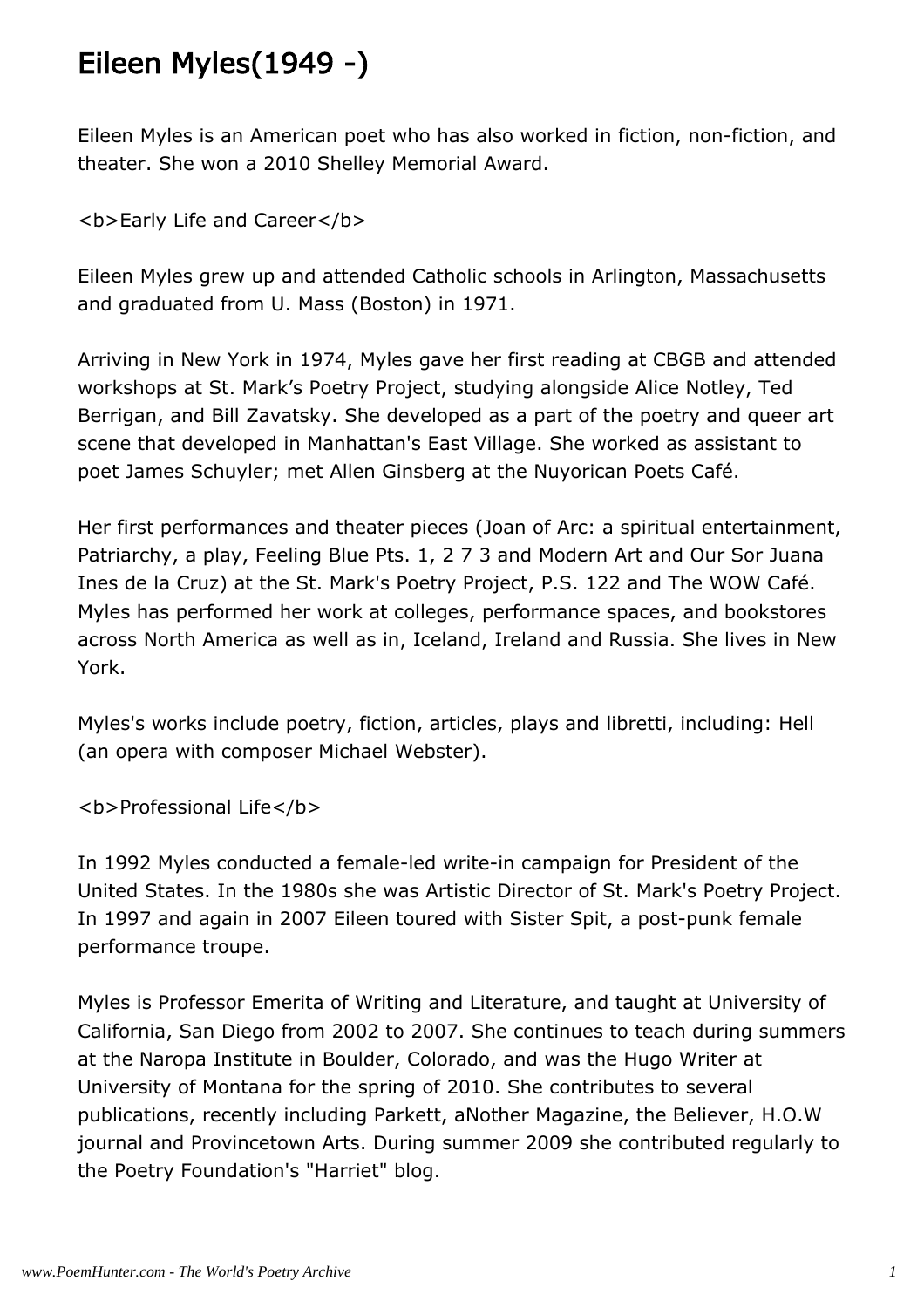#### <b>Critical Reception</b>

Bust Magazine has called Myles "the rock star of modern poetry", and Holland Cotter in The New York Times described her as "a cult figure to a generation of post-punk female writer-performers." Of her poetry book Sorry, Tree, the Chicago Review wrote: "Her politics are overt, her physicality raw, yet it is the subtle gentle noticing in her poems that overwhelms."

In 2010, her novel Inferno won the Lambda Literary Award for Best Lesbian Fiction.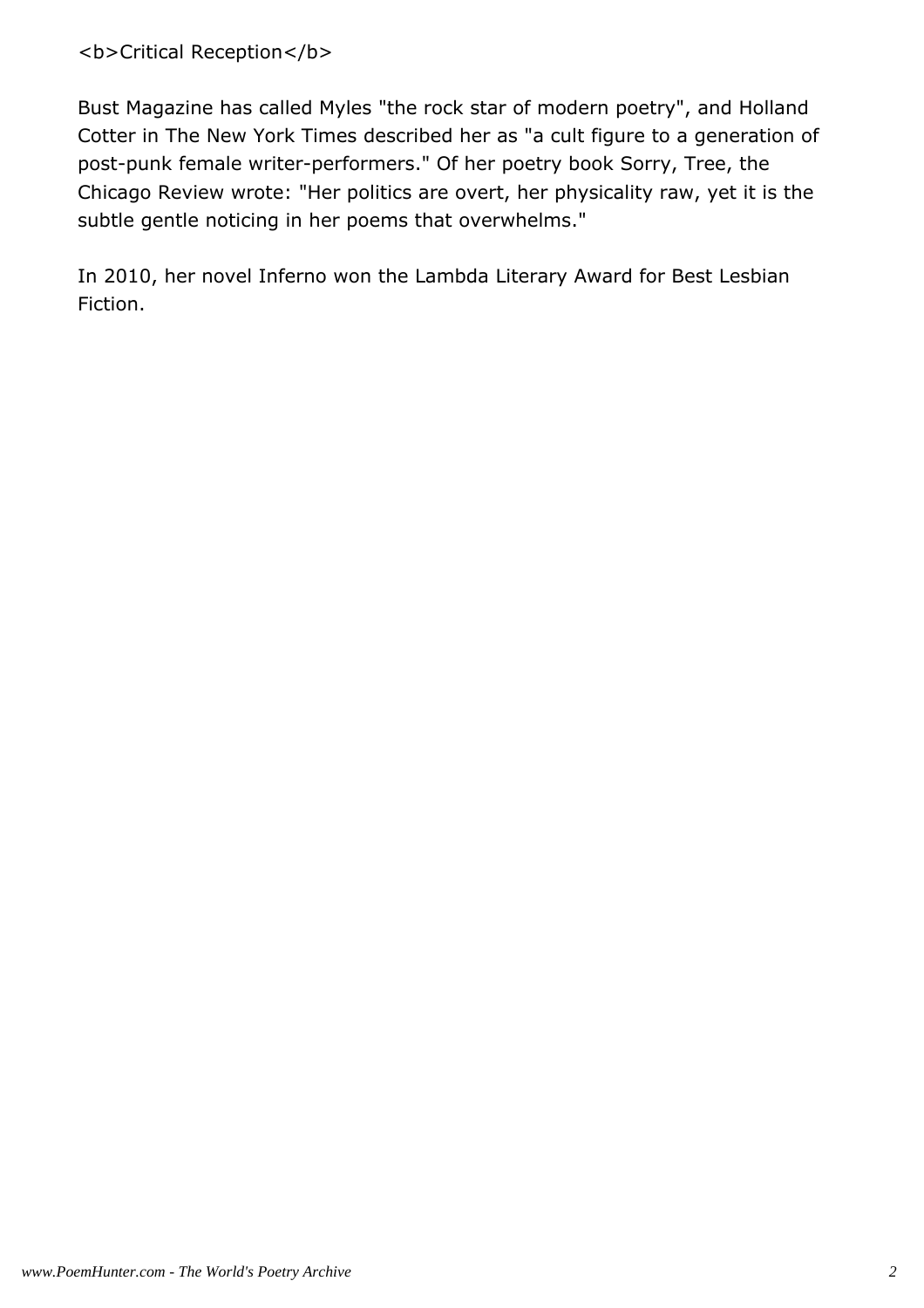#### An American Poem

I was born in Boston in 1949. I never wanted this fact to be known, in fact I've spent the better half of my adult life trying to sweep my early years under the carpet and have a life that was clearly just mine and independent of the historic fate of my family. Can you imagine what it was like to be one of them, to be built like them, to talk like them to have the benefits of being born into such a wealthy and powerful American family. I went to the best schools, had all kinds of tutors and trainers, traveled widely, met the famous, the controversial, and the not-so-admirable and I knew from a very early age that if there were ever any possibility of escaping the collective fate of this famous Boston family I would take that route and I have. I hopped on an Amtrak to New York in the early '70s and I guess you could say my hidden years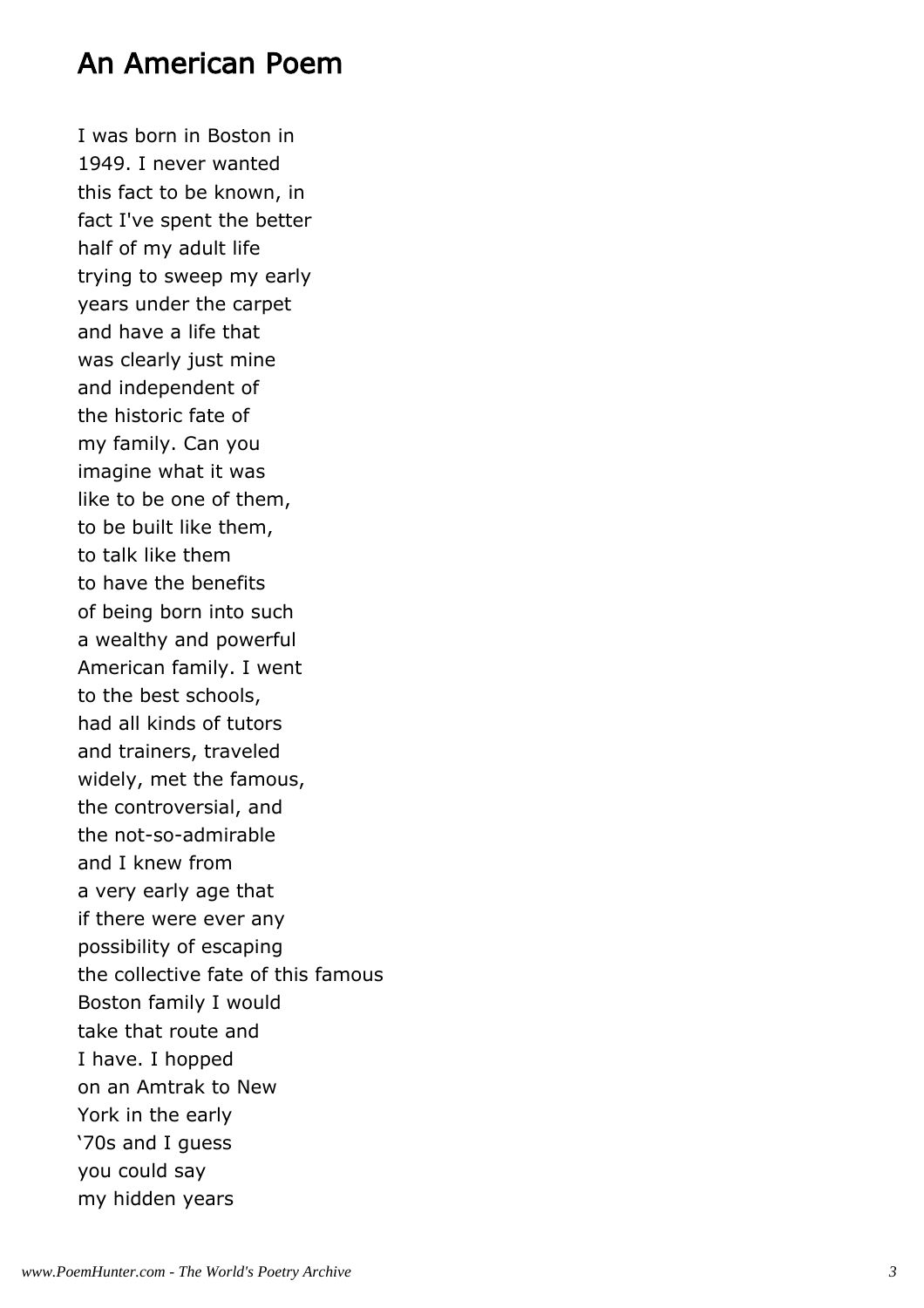began. I thought Well I'll be a poet. What could be more foolish and obscure. I became a lesbian. Every woman in my family looks like a dyke but it's really stepping off the flag when you become one. While holding this ignominious pose I have seen and I have learned and I am beginning to think there is no escaping history. A woman I am currently having an affair with said you know you look like a Kennedy. I felt the blood rising in my cheeks. People have always laughed at my Boston accent confusing " large" for " lodge, " " party " for " potty. " But when this unsuspecting woman invoked for the first time my family name I knew the jig was up. Yes, I am, I am a Kennedy. My attempts to remain obscure have not served me well. Starting as a humble poet I quickly climbed to the top of my profession assuming a position of leadership and honor.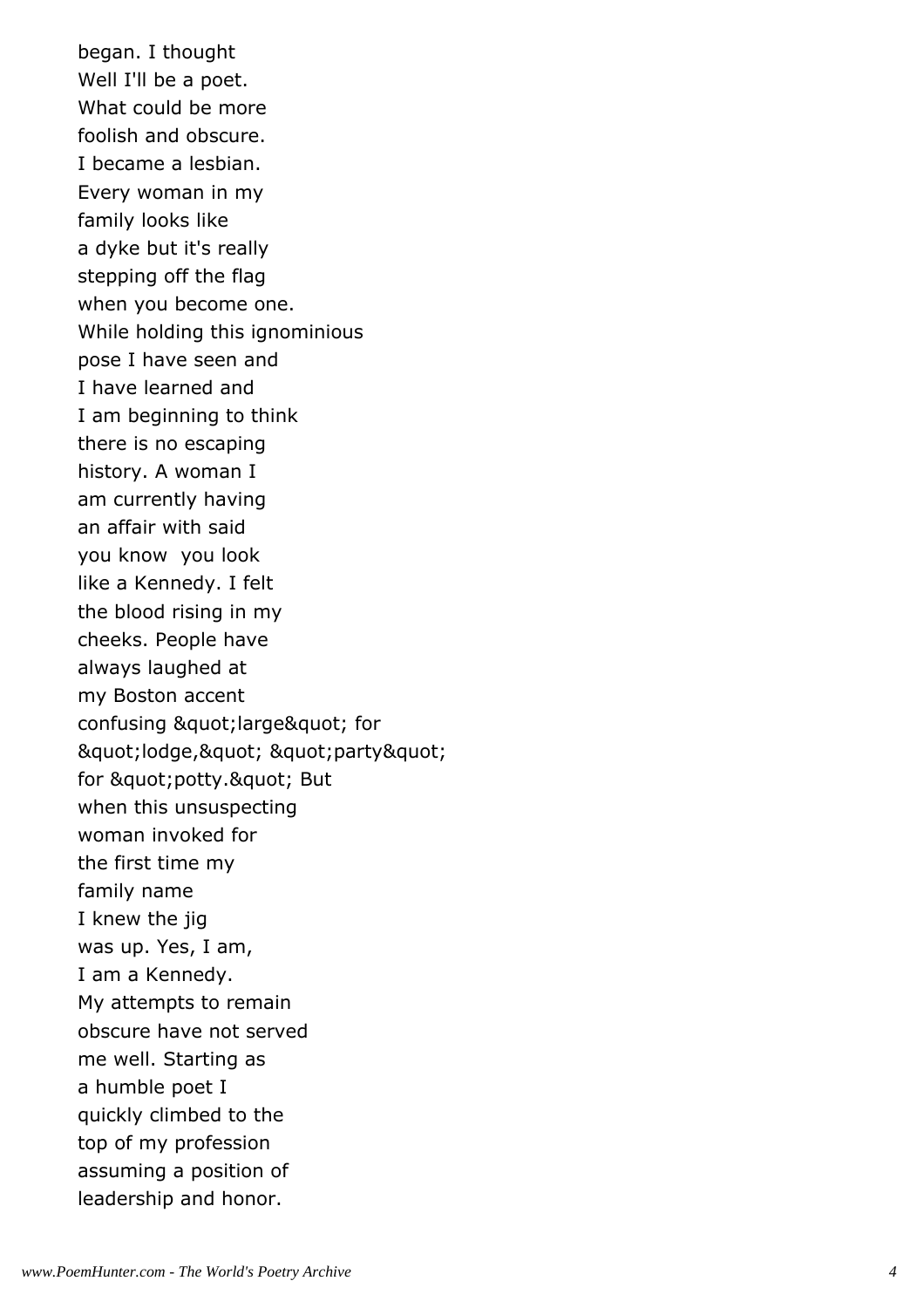It is right that a woman should call me out now. Yes, I am a Kennedy. And I await your orders. You are the New Americans. The homeless are wandering the streets of our nation's greatest city. Homeless men with AIDS are among them. Is that right? That there are no homes for the homeless, that there is no free medical help for these men. And women. That they get the message —as they are dying that this is not their home? And how are your teeth today? Can you afford to fix them? How high is your rent? If art is the highest and most honest form of communication of our times and the young artist is no longer able to move here to speak to her time…Yes, I could, but that was 15 years ago and remember—as I must I am a Kennedy. Shouldn't we all be Kennedys? This nation's greatest city is home of the businessman and home of the rich artist. People with beautiful teeth who are not on the streets. What shall we do about this dilemma? Listen, I have been educated.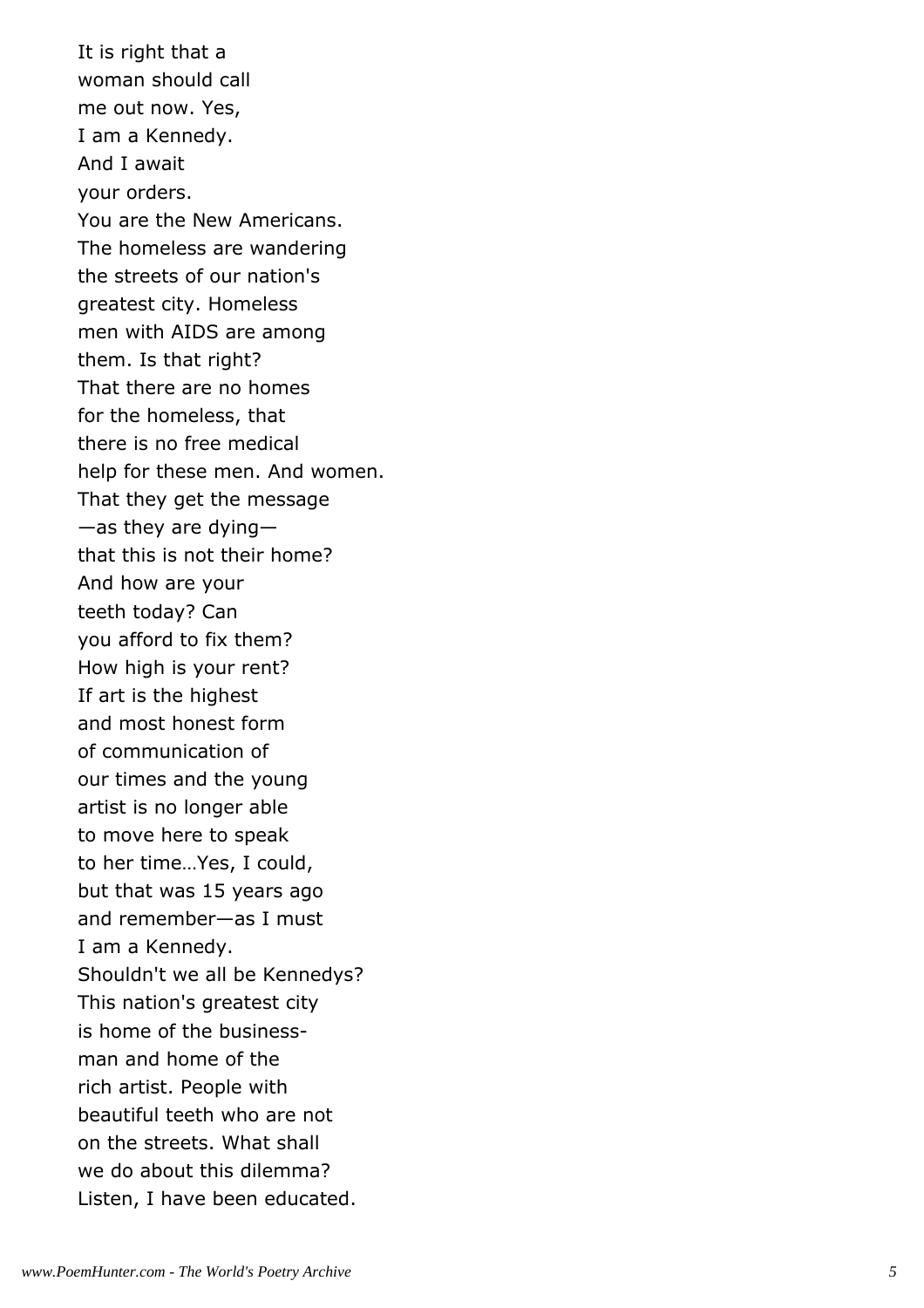I have learned about Western Civilization. Do you know what the message of Western Civilization is? I am alone. Am I alone tonight? I don't think so. Am I the only one with bleeding gums tonight. Am I the only homosexual in this room tonight. Am I the only one whose friends have died, are dying now. And my art can't be supported until it is gigantic, bigger than everyone else's, confirming the audience's feeling that they are alone. That they alone are good, deserved to buy the tickets to see this Art. Are working, are healthy, should survive, and are normal. Are you normal tonight? Everyone here, are we all normal. It is not normal for me to be a Kennedy. But I am no longer ashamed, no longer alone. I am not alone tonight because we are all Kennedys. And I am your President.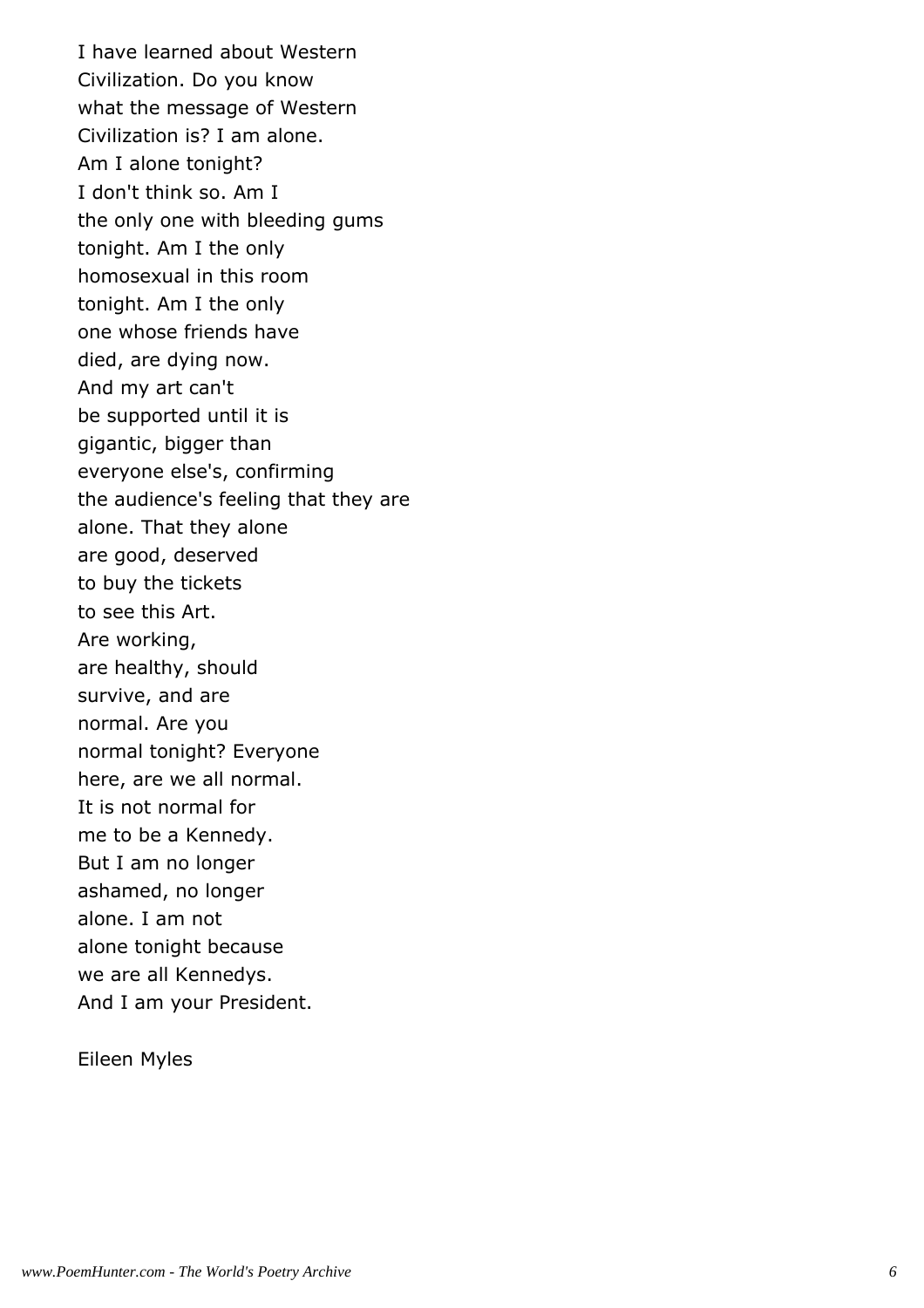#### Dream

Close to the door in my dream the small signs

I saw a brown sign with wisdom on it I saw a brown one leaning with wisdom on it

fringe of a mirror my mother leaning over a pond cupping water

leaning against the moulding cardboard or wood which materials do you

does your wisdom prefer

which apartment in a summer with someone I felt brave to have touched her love the screen door and the dogs and the cats always getting out. That was the fear two signs fading but recalling they had faded like words fade in stone because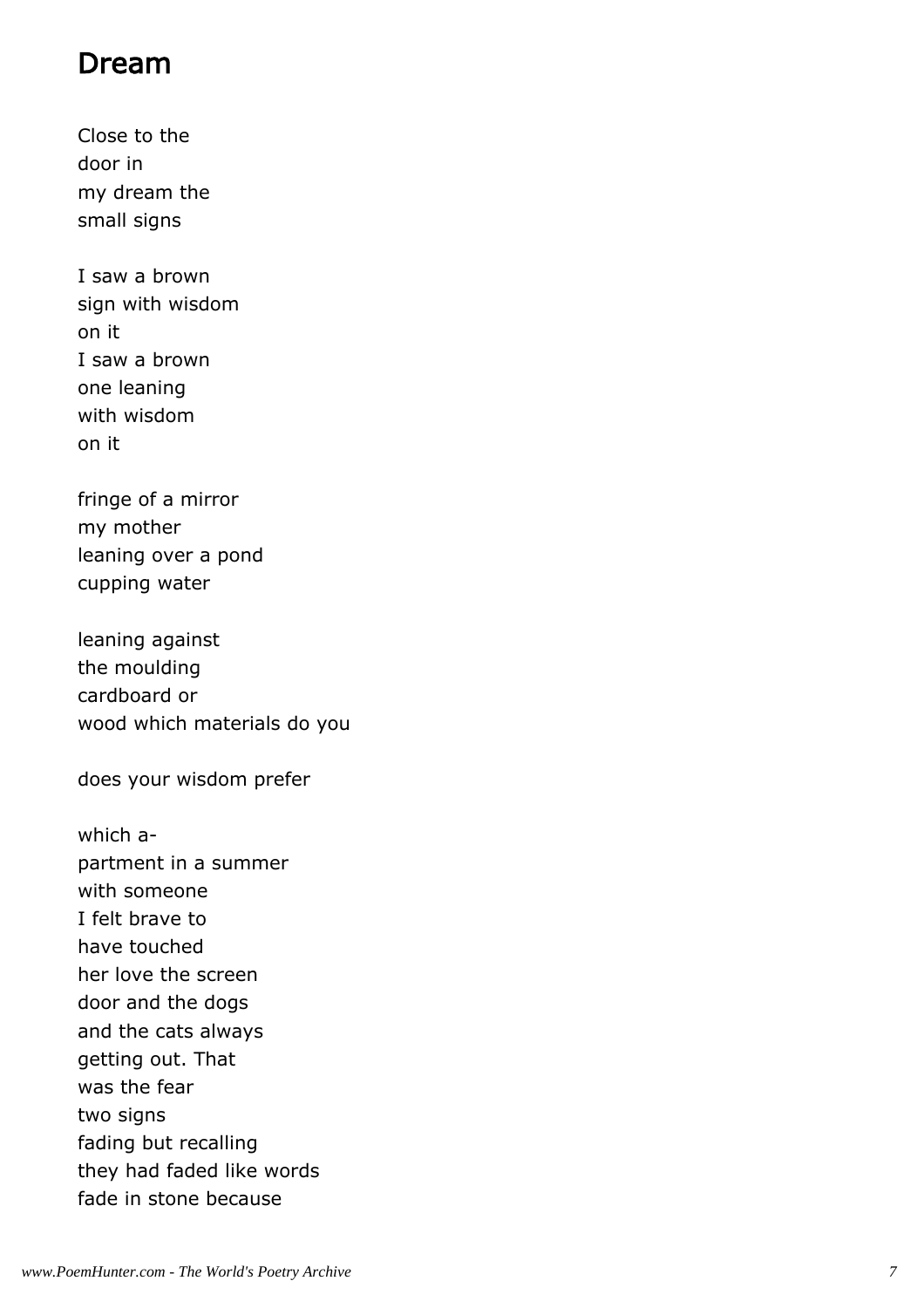of the rain and the days and waking and the dream is leaving with every step leaning over the meat because I do not want you to have died in vain kissing the turkey and the neck of? my dog all animals am I. all dreams, all stone all message am I.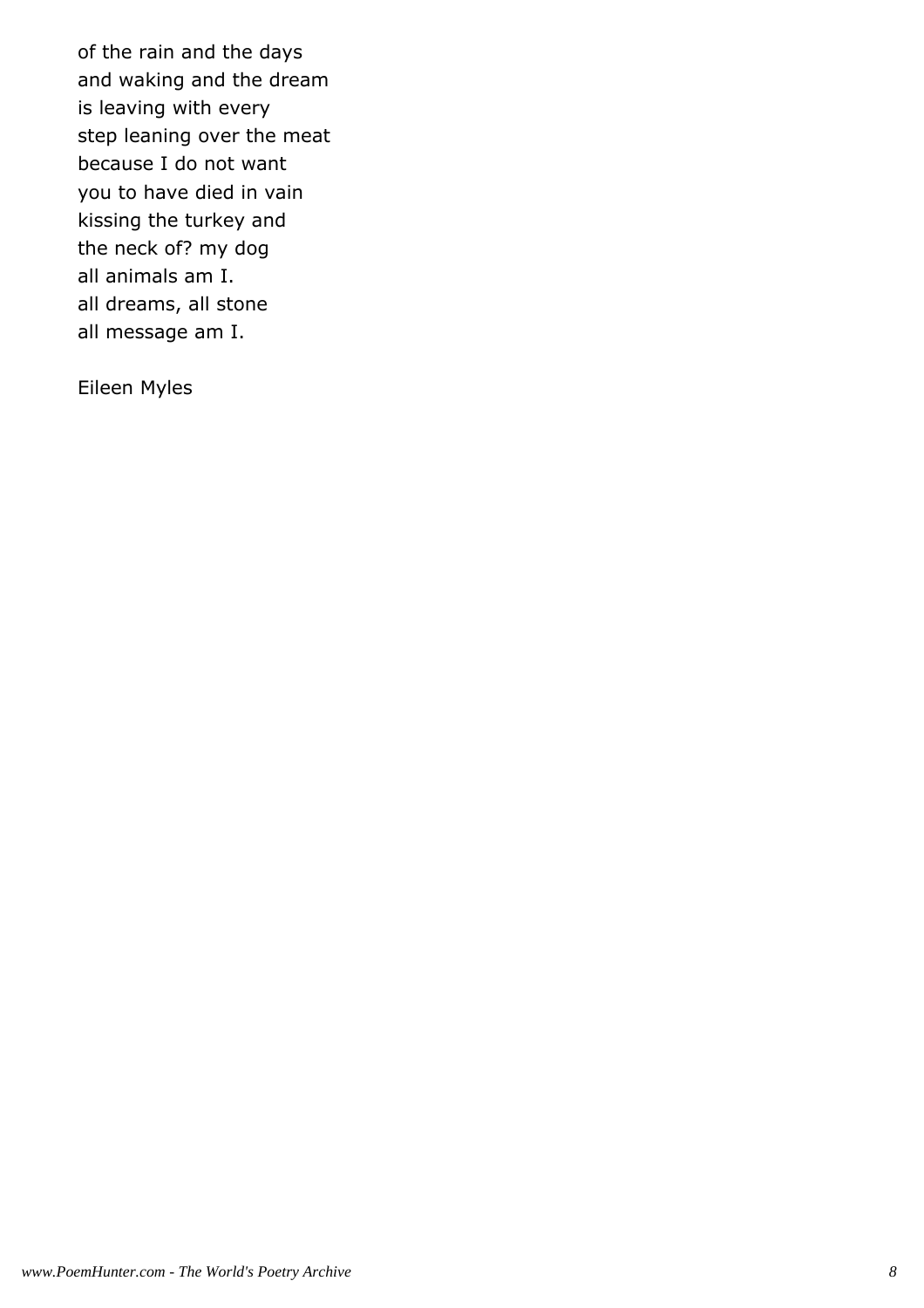#### Each Defeat

Please! Keep reading me Blake because you're going to make me the greatest poet of all time

Keep smoothing the stones in the driveway let me fry an egg on your ass & I'll pick up the mail.

I feel your absence in the morning & imagine your instant mouth let me move in with you— **Travelling** wrapping your limbs on my back I grow man woman Child I see wild wild wild

Keep letting the day be massive Unlicensed Oh please have my child I'm a little controlling Prose has some Magic. Morgan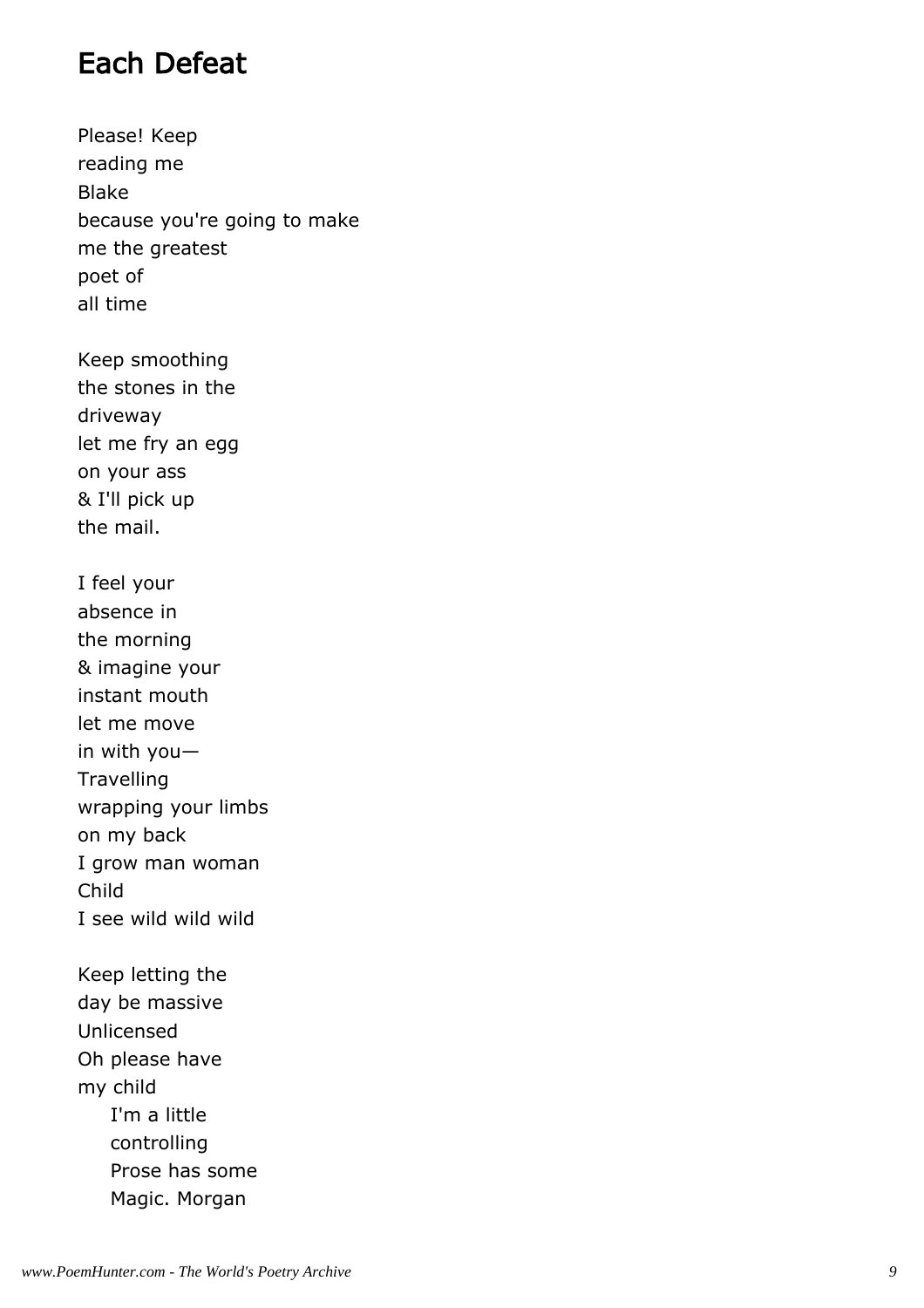had a whore in her lap. You Big fisherman I love my Friends.

I want to lean my everything with you make home for your hubris I want to read the words you circld over and over again A slow skunk walking across the road Yellow, just kind of pausing picked up the warm laundry. I just saw a coyote tippy tippy tippy I didn't tell you about the creature with hair long hair, it was hit by cars on the highway Again and again. It had long grey hair It must've been a dog; it could've been Ours. Everyone loses their friends.

I couldn't tell anyone about this sight. Each defeat Is sweet.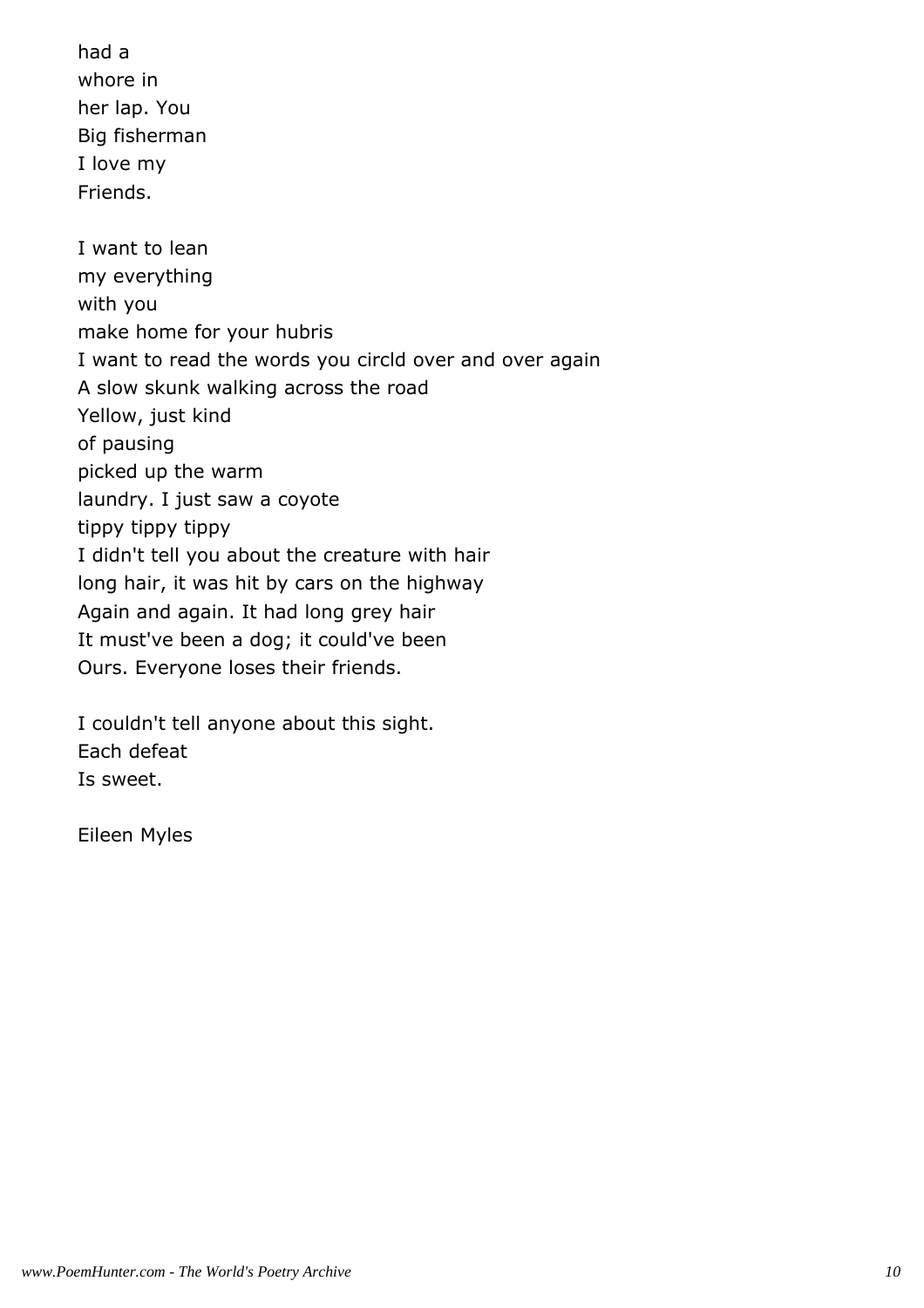#### London Exchange

I have utmost respect for you but in that moment if I were to get out of your way instead of walking up the stairs to my home I would have no respect for myself. I didn't know why you couldn't understand this when I told you. Instead you screamed at me and told me I was rude. And then you said someone of my age should know meaning that you were adding to my crime the fact that I am older than you. What am I to do. How many days have passed and I have no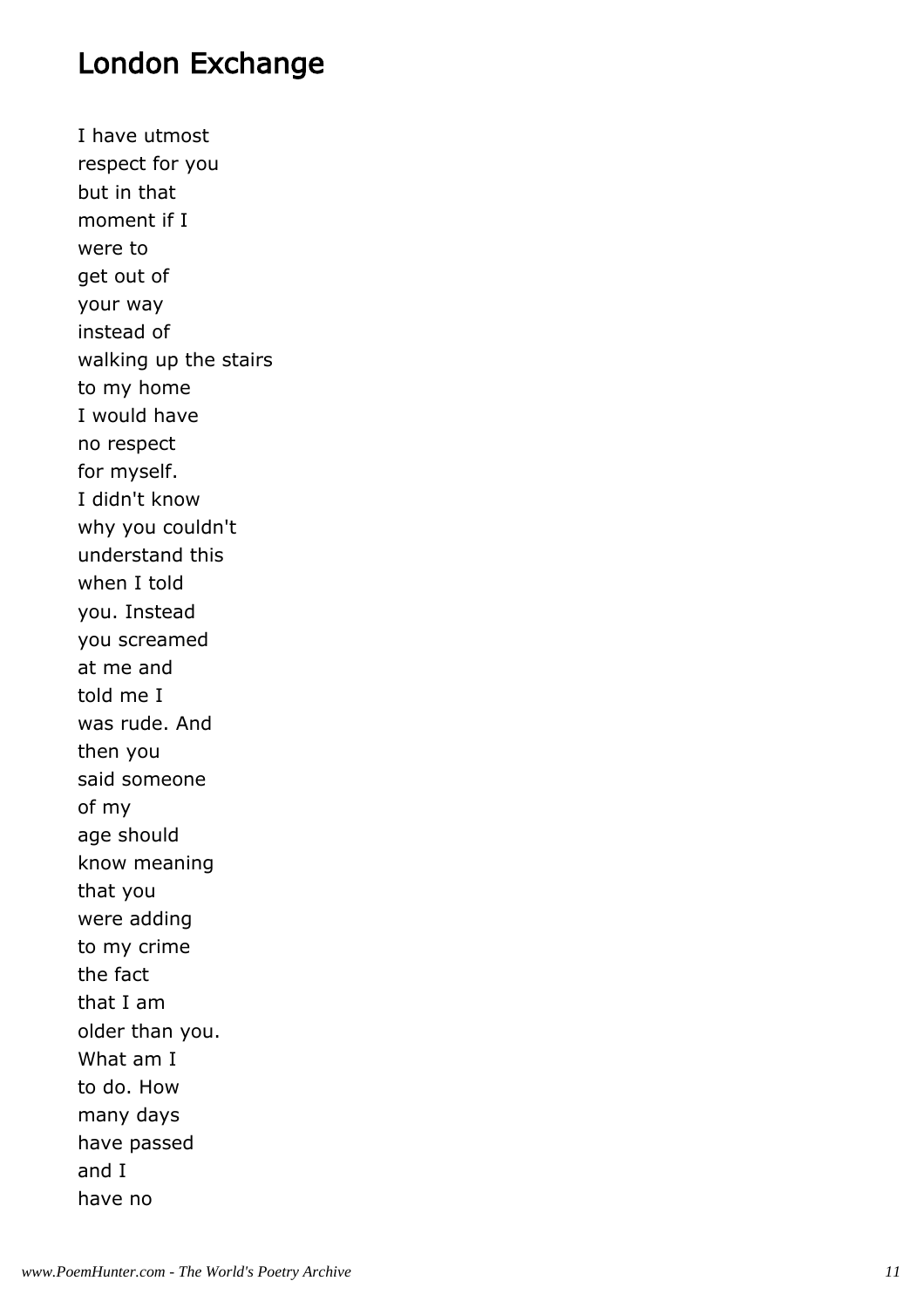reason to think that your ancestors were stolen from their home in Africa and because of my not knowing that this is true but thinking that it is possible it makes me certain that respect next time would be for me to step around. Maybe I could say quietly joining you for a moment in your vast and ancient sorrow that was my home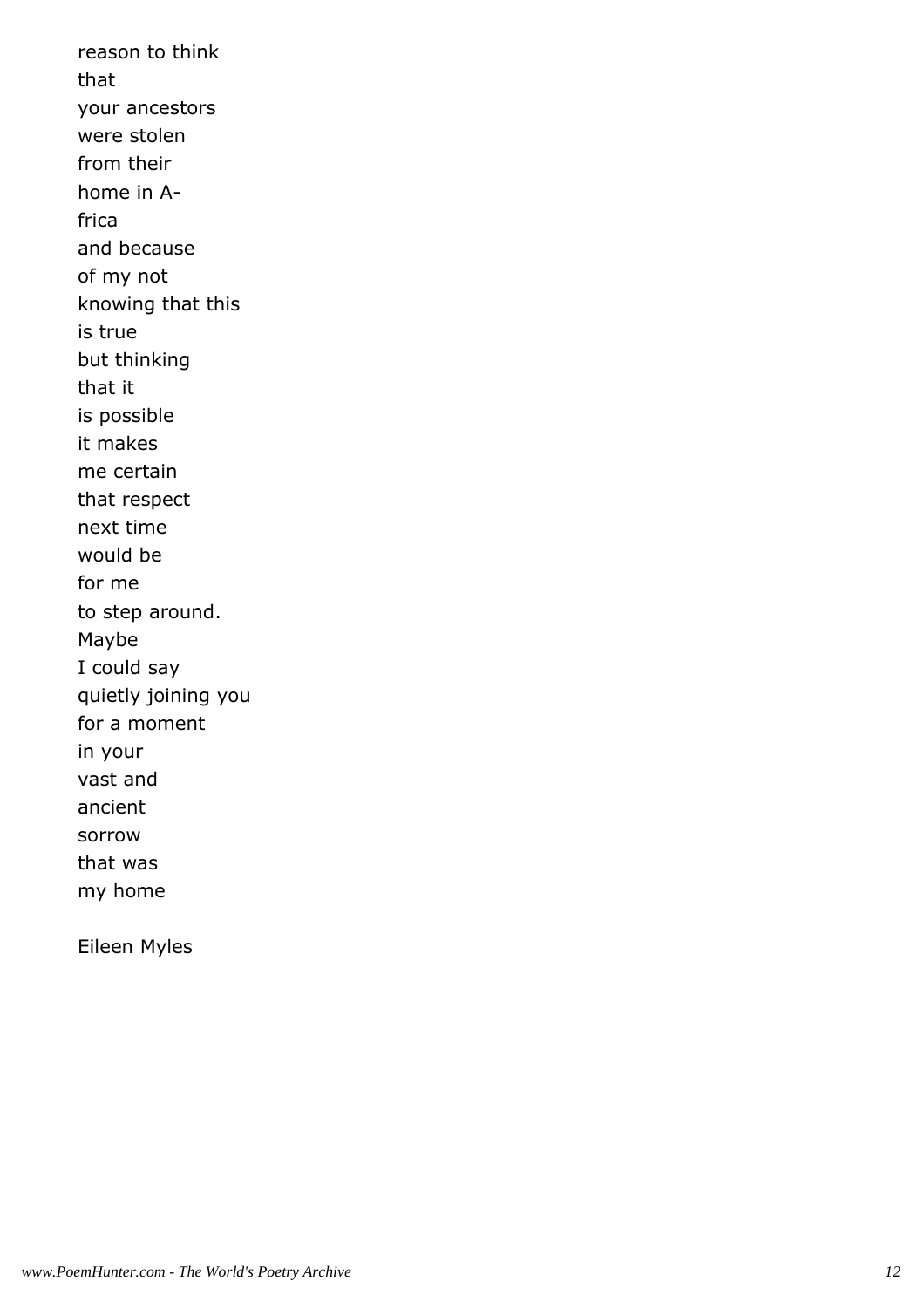#### **Movie**

You're like a little fruit you're like a moon I want to hold I said lemon slope about your hip because it's one of my words about you I whispered in bed this smoothing the fruit & then alone with my book but writing in it the pages wagging against my knuckles in the light like a sail.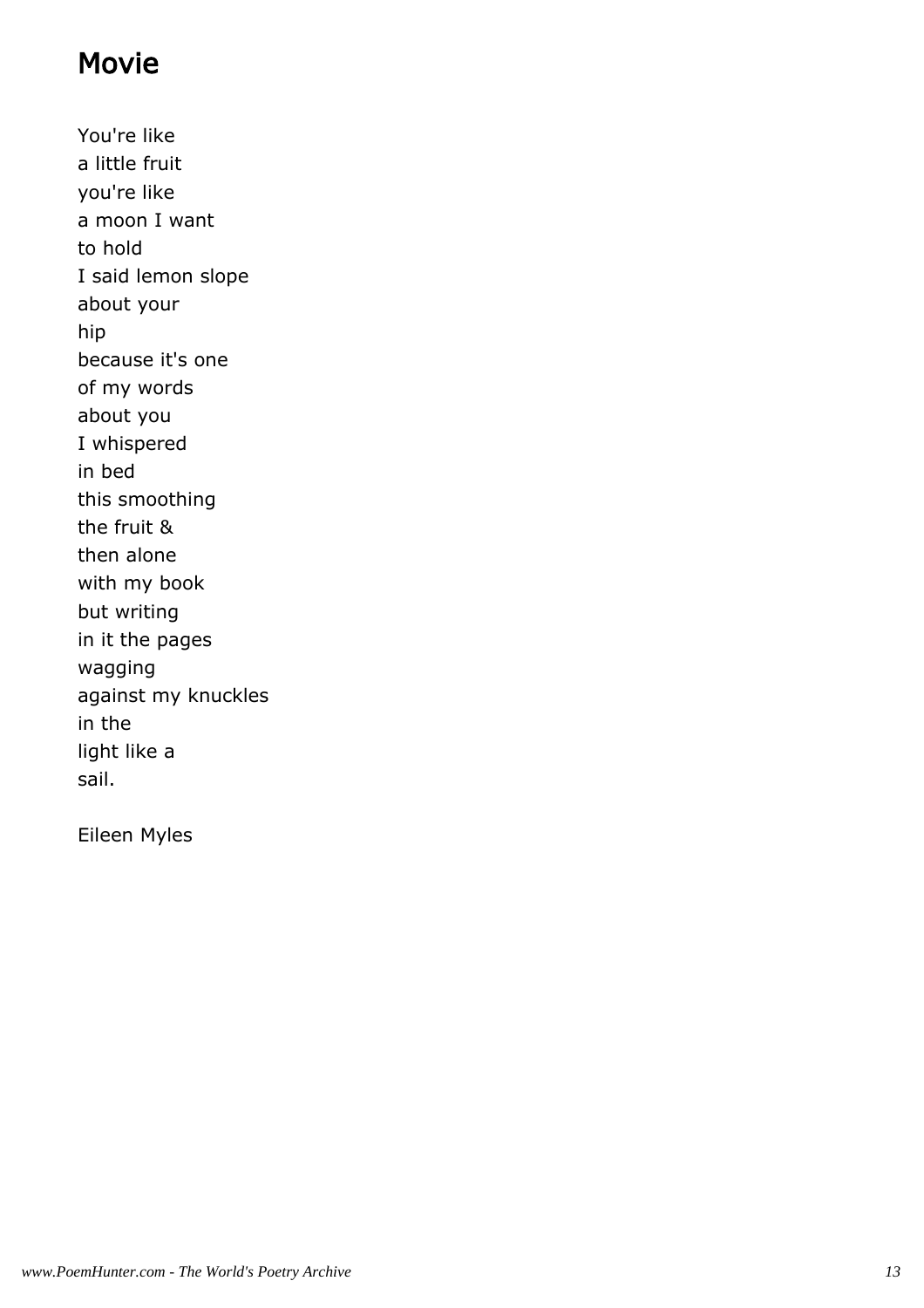#### Our Happiness

was when the lights were out

the whole city in darkness

& we drove north to our friend's yellow apt. where she had power & we could work

later we stayed in the darkened apt. you sick in bed & me writing ambitiously by candle light in thin blue books

your neighbor had a generator & after a while we had a little bit of light

I walked the dog & you were still a little bit sick

we sat on a stoop one day in the late afternoon we had very little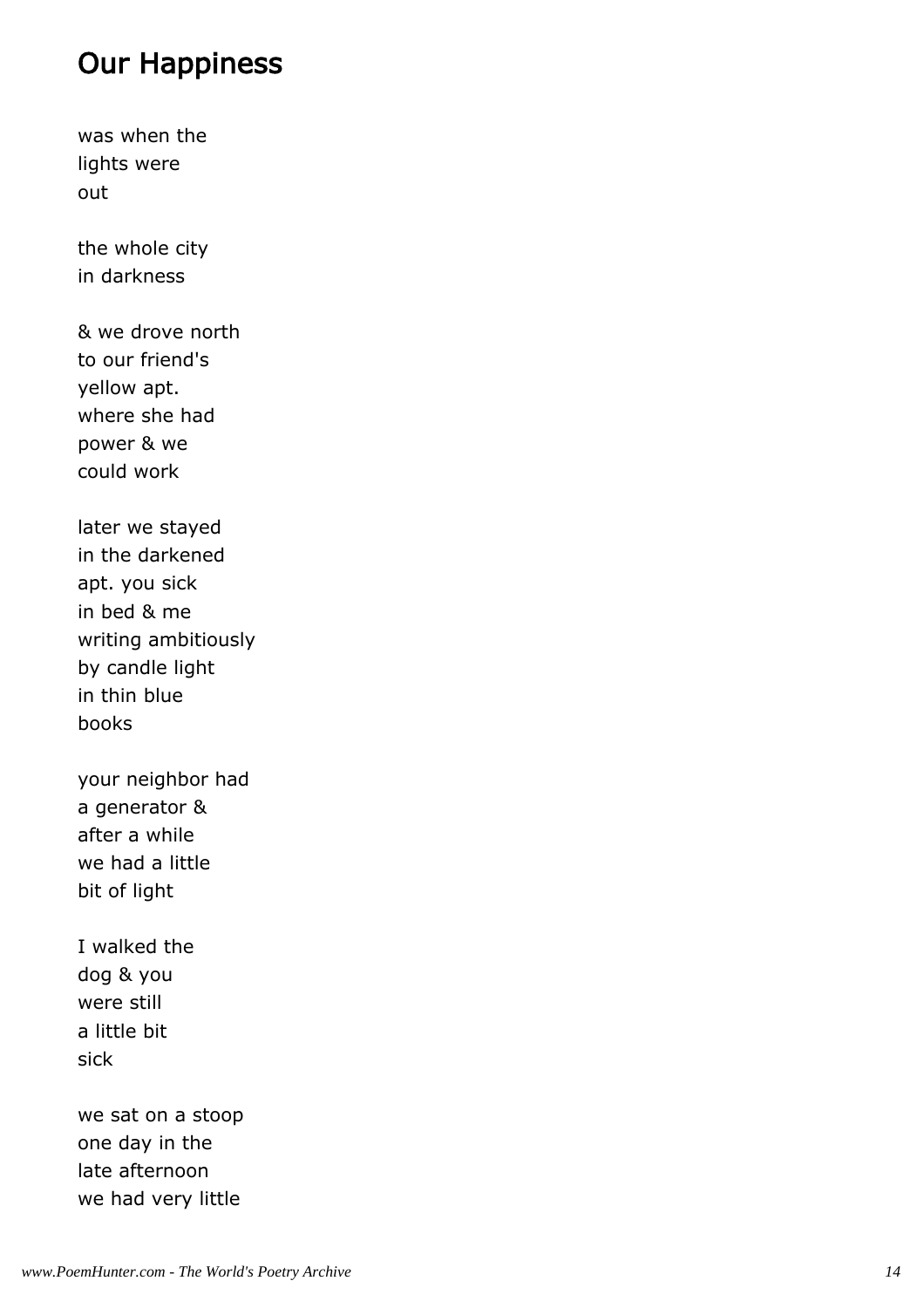money. enough for a strong cappuccino which we shared sitting there & suddenly the city was lit.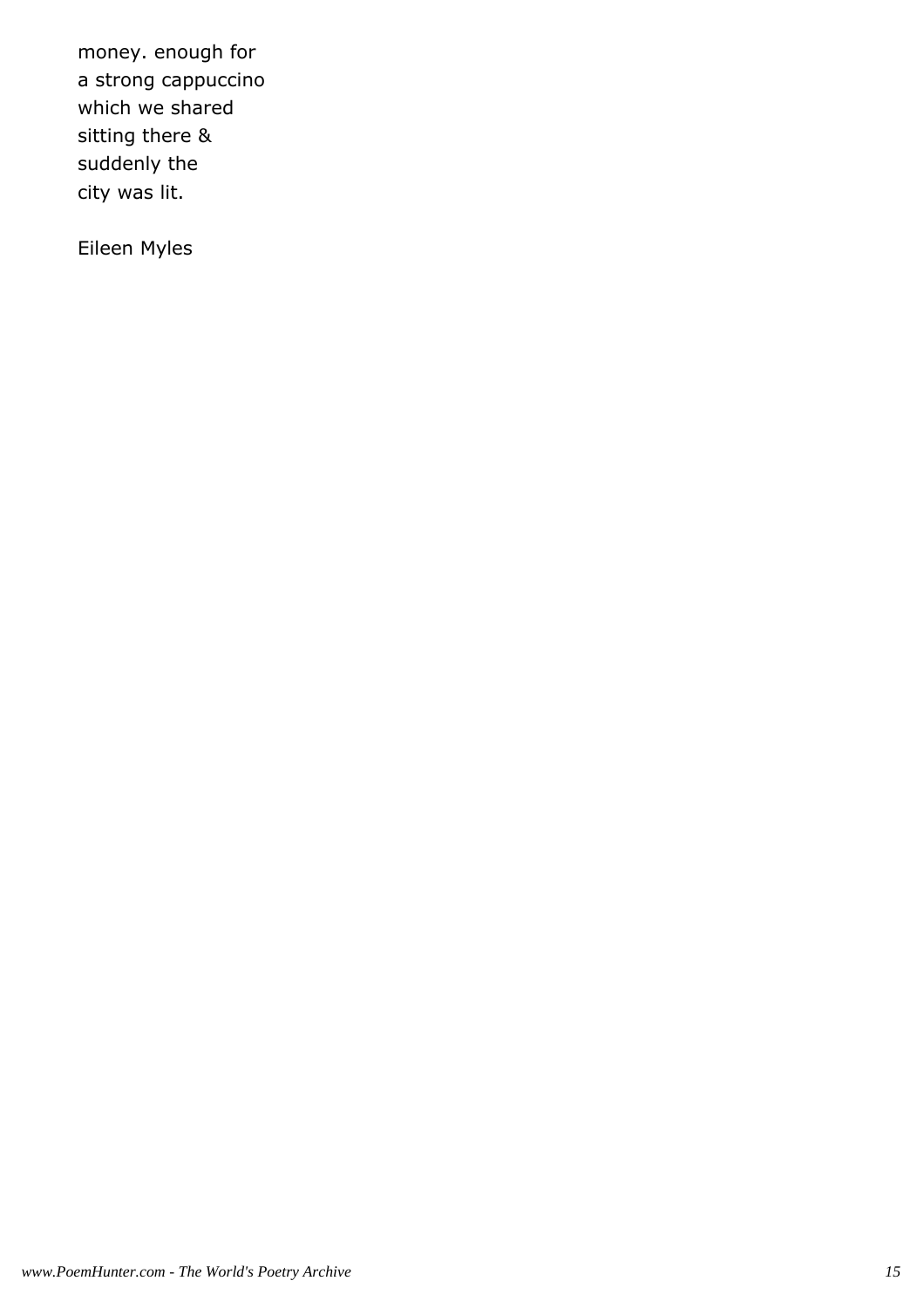#### Peanut Butter

I am always hungry & wanting to have sex. This is a fact. If you get right down to it the new unprocessed peanut butter is no damn good & you should buy it in a jar as always in the largest supermarket you know. And I am an enemy of change, as you know. All the things I embrace as new are in fact old things, re-released: swimming, the sensation of being dirty in body and mind summer as a time to do nothing and make no money. Prayer as a last resort. Pleasure as a means, and then a means again with no ends in sight. I am absolutely in opposition to all kinds of goals. I have no desire to know where this, anything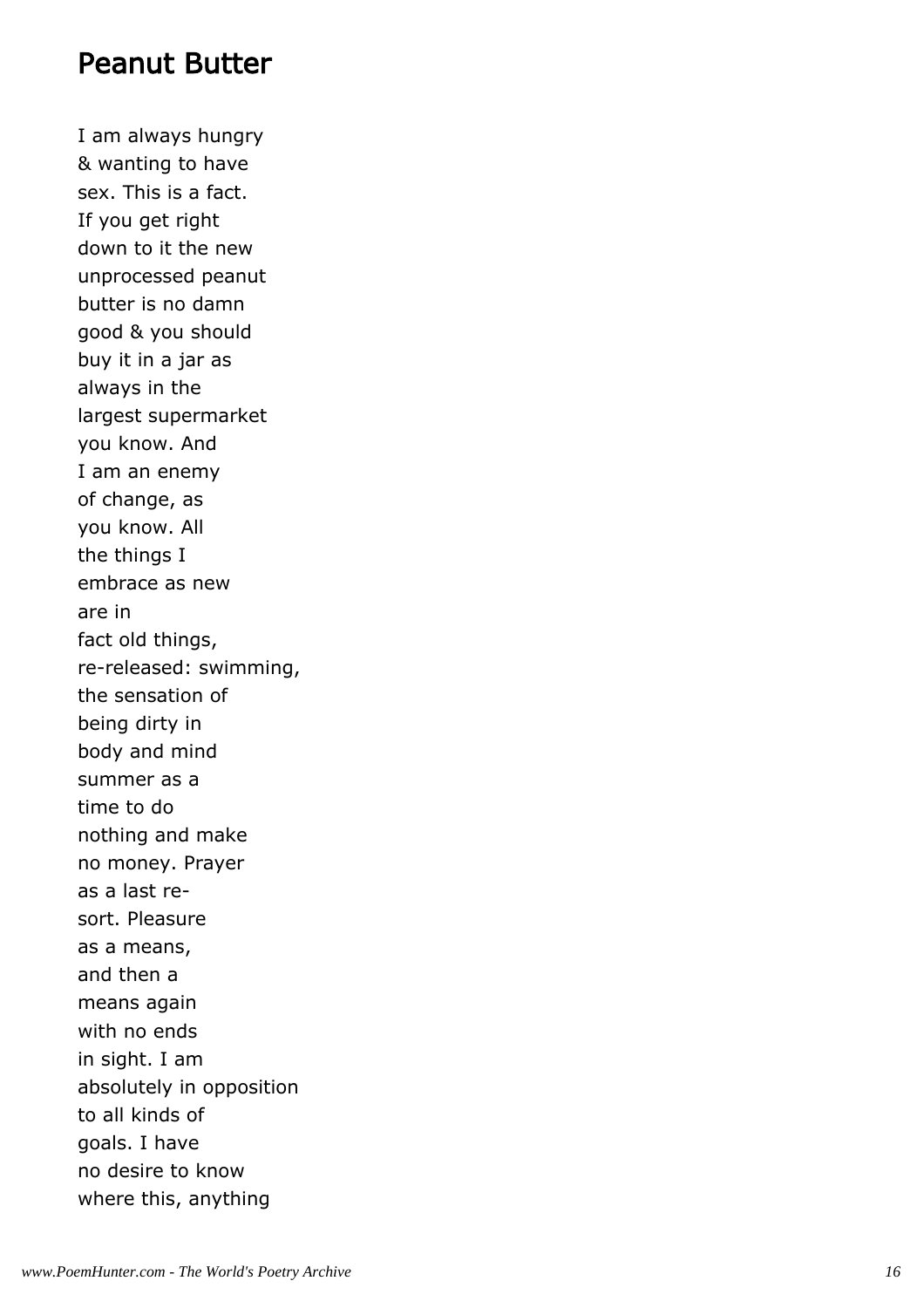is getting me. When the water boils I get a cup of tea. Accidentally I read all the works of Proust. It was summer I was there so was he. I write because I would like to be used for years after my death. Not only my body will be compost but the thoughts I left during my life. During my life I was a woman with hazel eyes. Out the window is a crooked silo. Parts of your body I think of as stripes which I have learned to love along. We swim naked in ponds & I write behind your back. My thoughts about you are not exactly forbidden, but exalted because they are useless,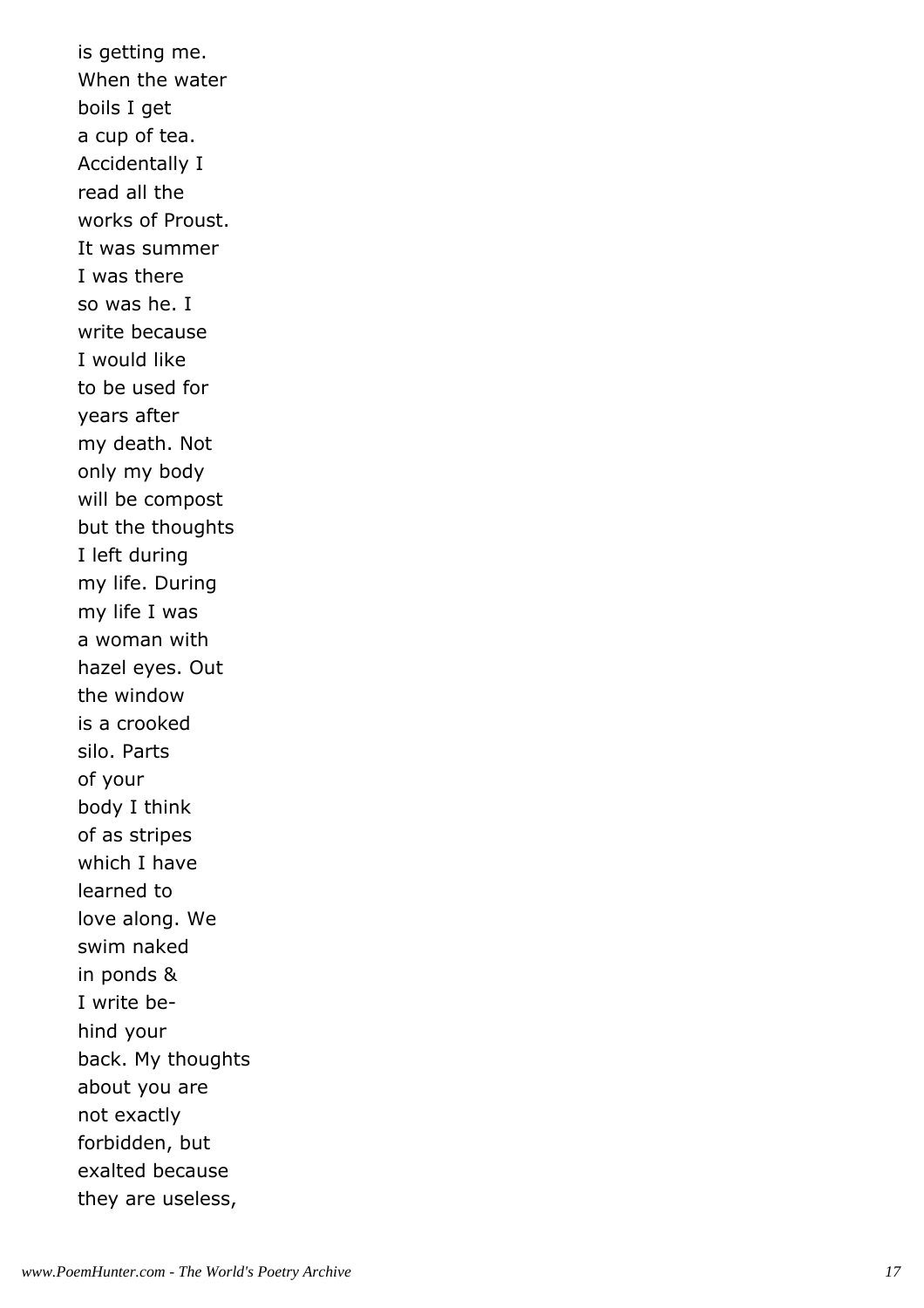not intended to get you because I have you & you love me. It's more like a playground where I play with my reflection of you until you come back and into the real you I get to sink my teeth. With you I know how to relax. & so I work behind your back. Which is lovely. Nature is out of control you tell me & that's what's so good about it. I'm immoderately in love with you, knocked out by all your new white hair why shouldn't something I have always known be the very best there is. I love you from my childhood, starting back there when one day was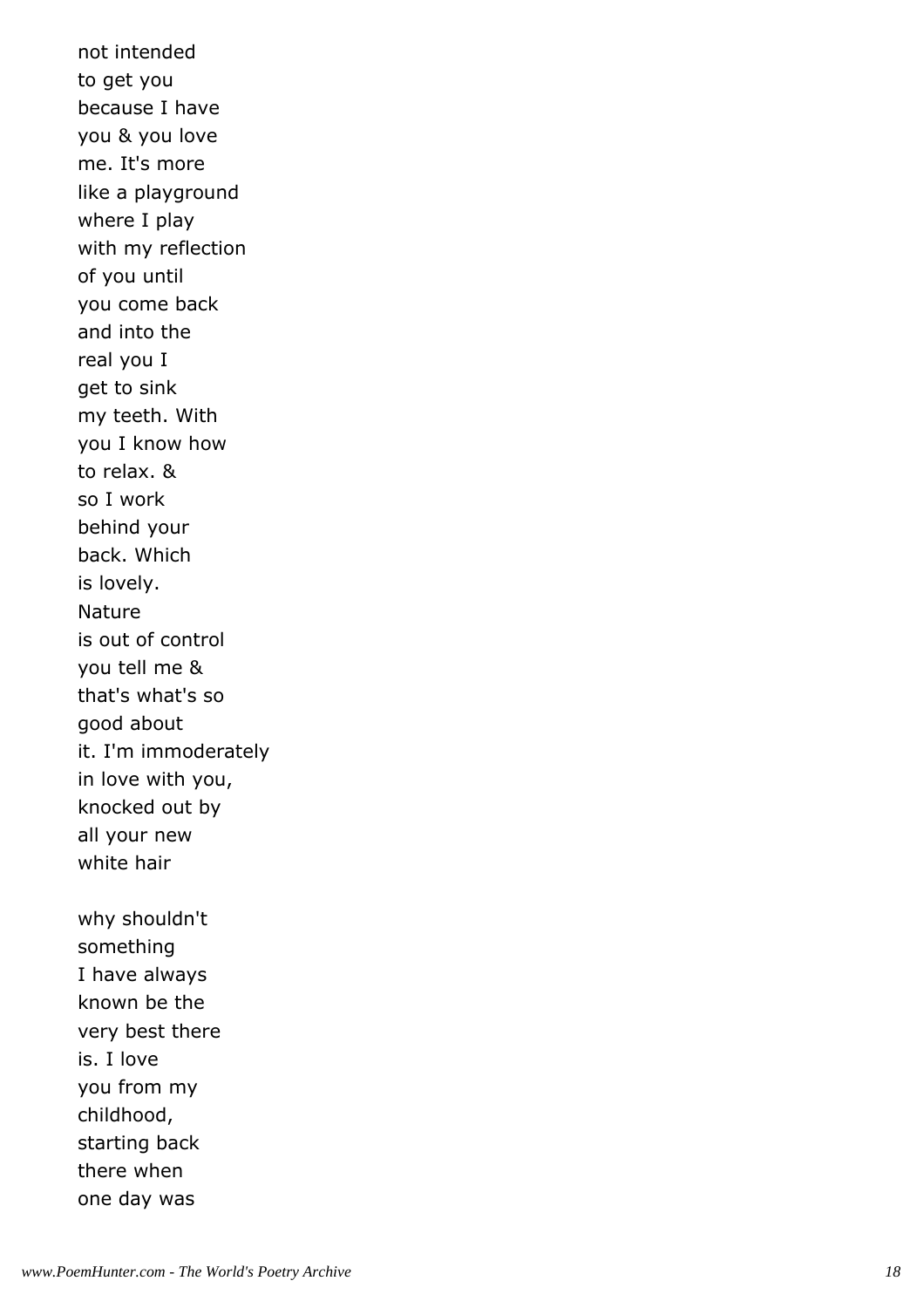just like the rest, random growth and breezes, constant love, a sandwich in the middle of day, a tiny step in the vastly conventional path of the Sun. I squint. I wink. I take the ride.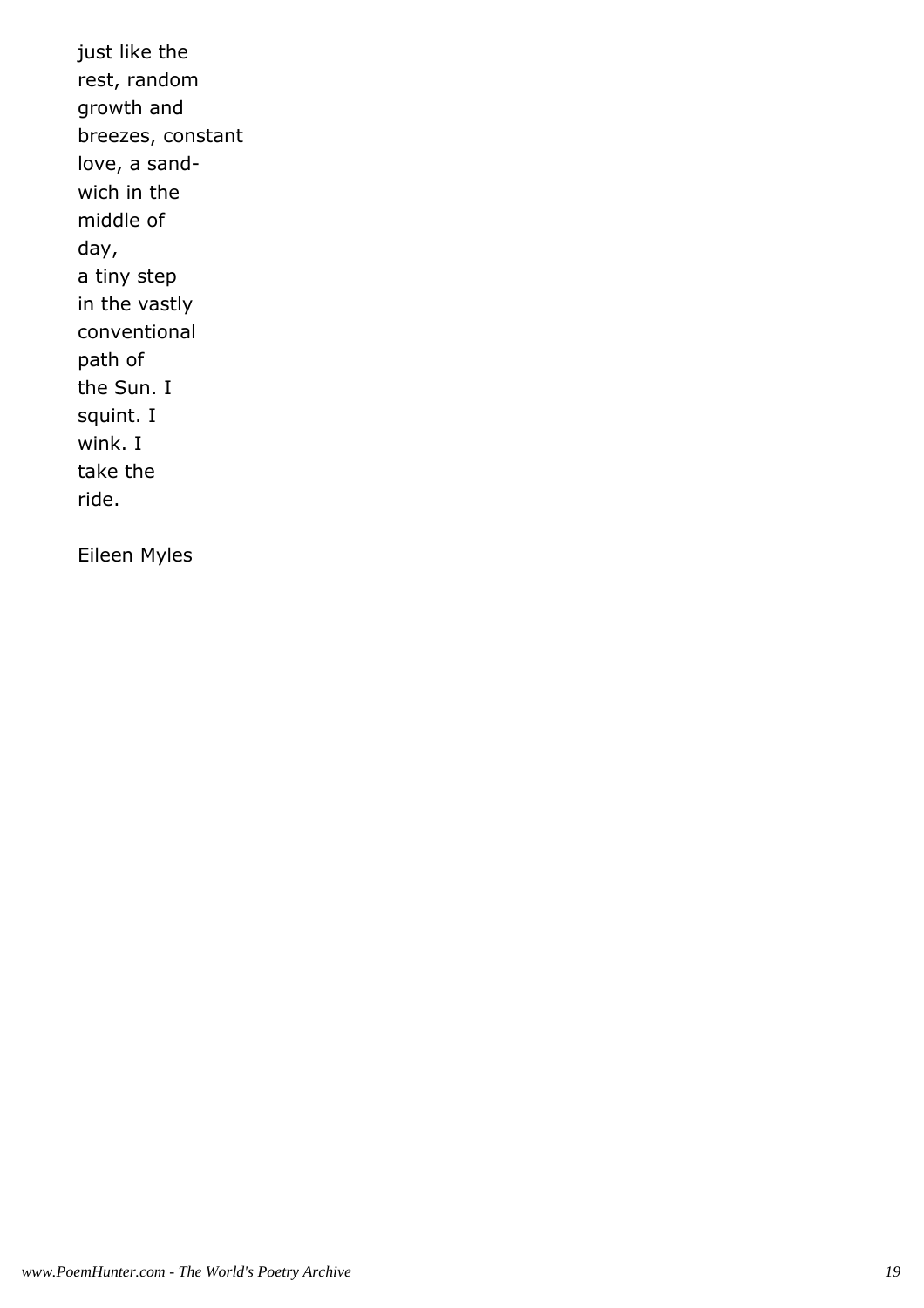#### Snakes

I was 6 and I lost my snake.

The table shook I can do better than this and shambled to the kitchen to the scene of the crime

I was green I put my sneaker down, little shoe

I felt the cold metal tap my calf

moo and everything began to change. I am 6 turned into lightning wrote on the night

At 6, I was feathers scales, I fell into the slime of it, lit

You think you are six, it yelled. I am face to face with a frog a woman alone in bed. The square of the window persists. I am 6.

The phone rings It's my sister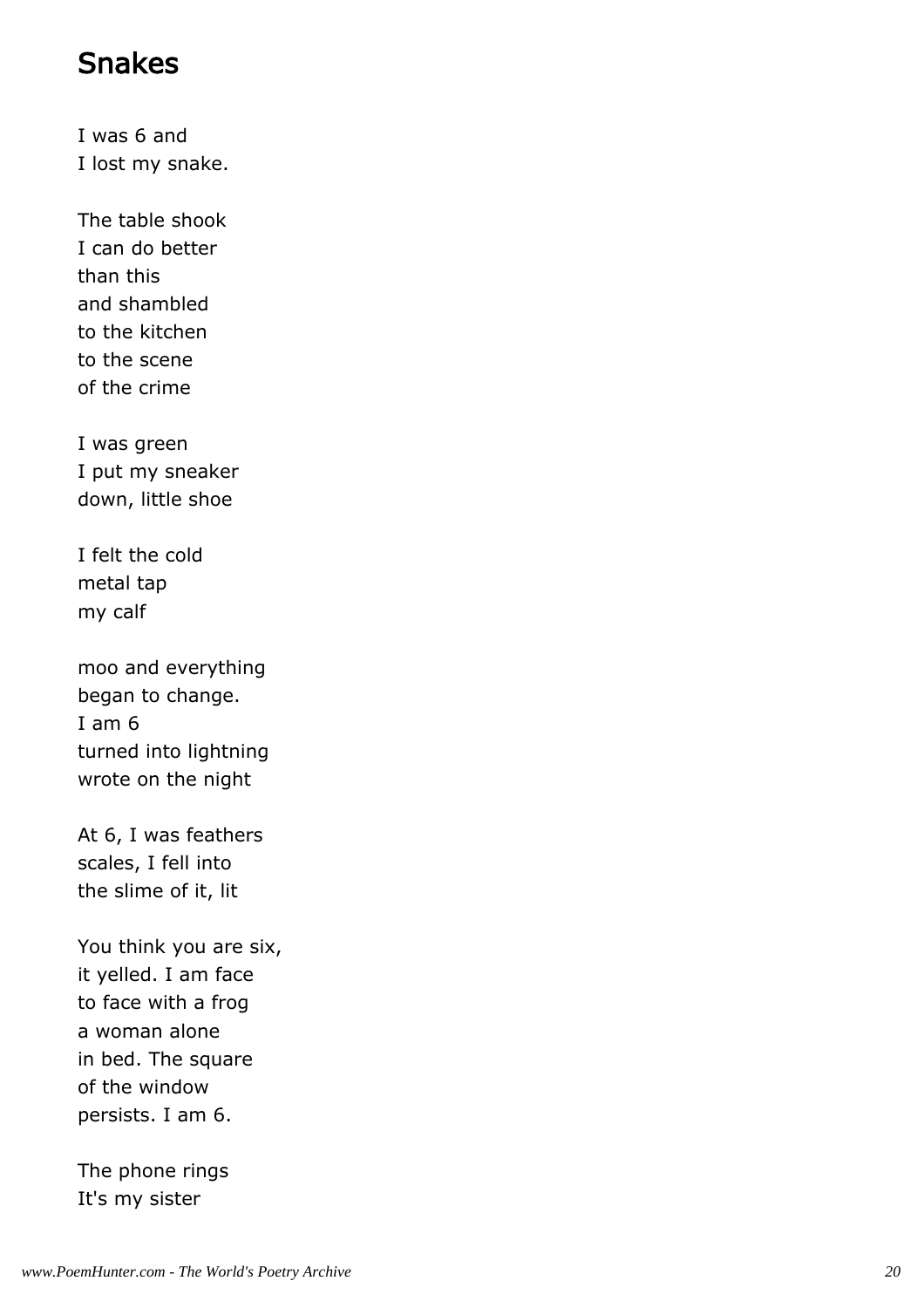blamm I dropped a plate. Sorry.

Now the clouds slide by afraid, awake my feet are cold but I'm fearless

I am 6.

Under here with bottle caps and stars adults and low moans, busses

slamming on brakes I am 6

the cake is lit it's round the children sing. I will never return. We are so small.

My husband turns his fevered face. I put the medicine down. Click. I am 6.

The movie rolls on. Tramping feet, music blaring at the end of the war. I am frightened hold my hand

The round face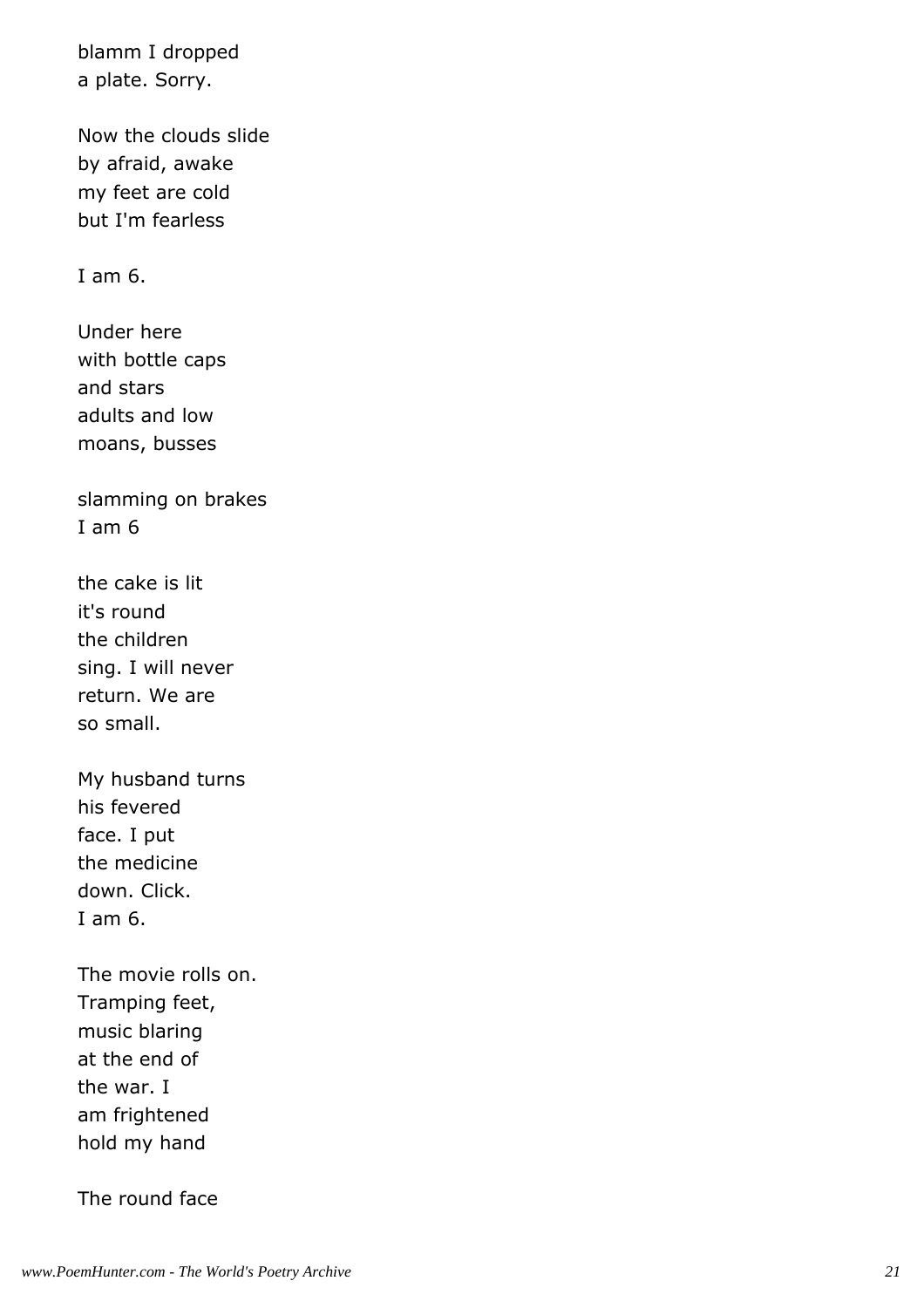of the woman upstairs, moving the faucets, strips of vegetable

slithering down, her reptile child will never return. The telephone rings. It's me. I'm six.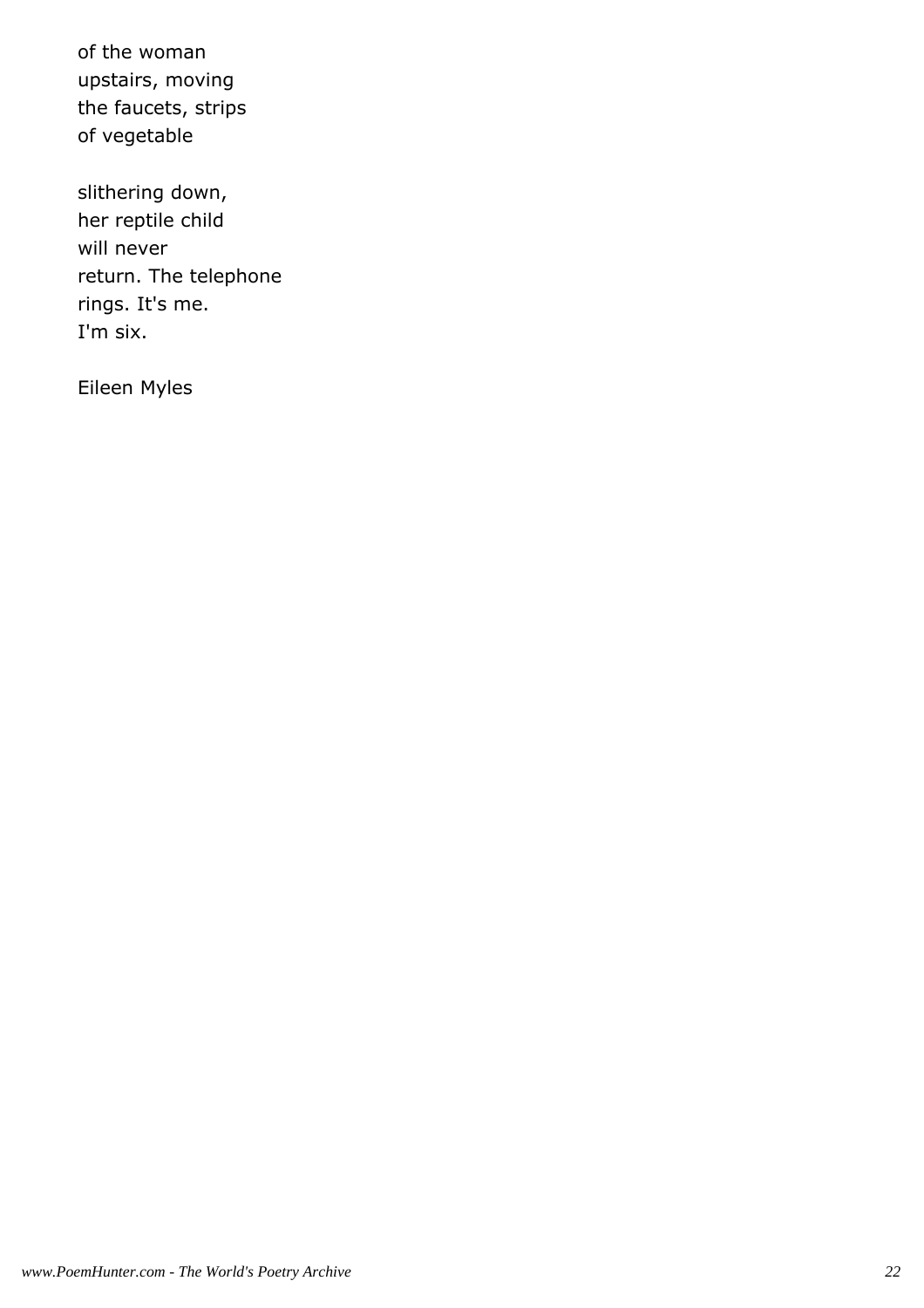#### Sympathy

She's rubbing his shoulder and he's reading about Western birds. There's a scoop of light just above my knee

it resembles the world, the one I know a layer of smoke spread thin, a shelf

my mind returns again & again to the picture you gave me. In pain. I'm holding the receiver in Denver some woman making human eyes at me from her blue seat, but I later conclude she's crazy

I'm helpless, rushing back to fix the "h," how can I help you

I think we tried this long enough our cure we would save us from everybody else, we "got" it, us

and now we're another falling down car complaining animal empty house

you bleeding & amp; expanding until

the red night itself is your endless disappointment in me who promised so much on that hill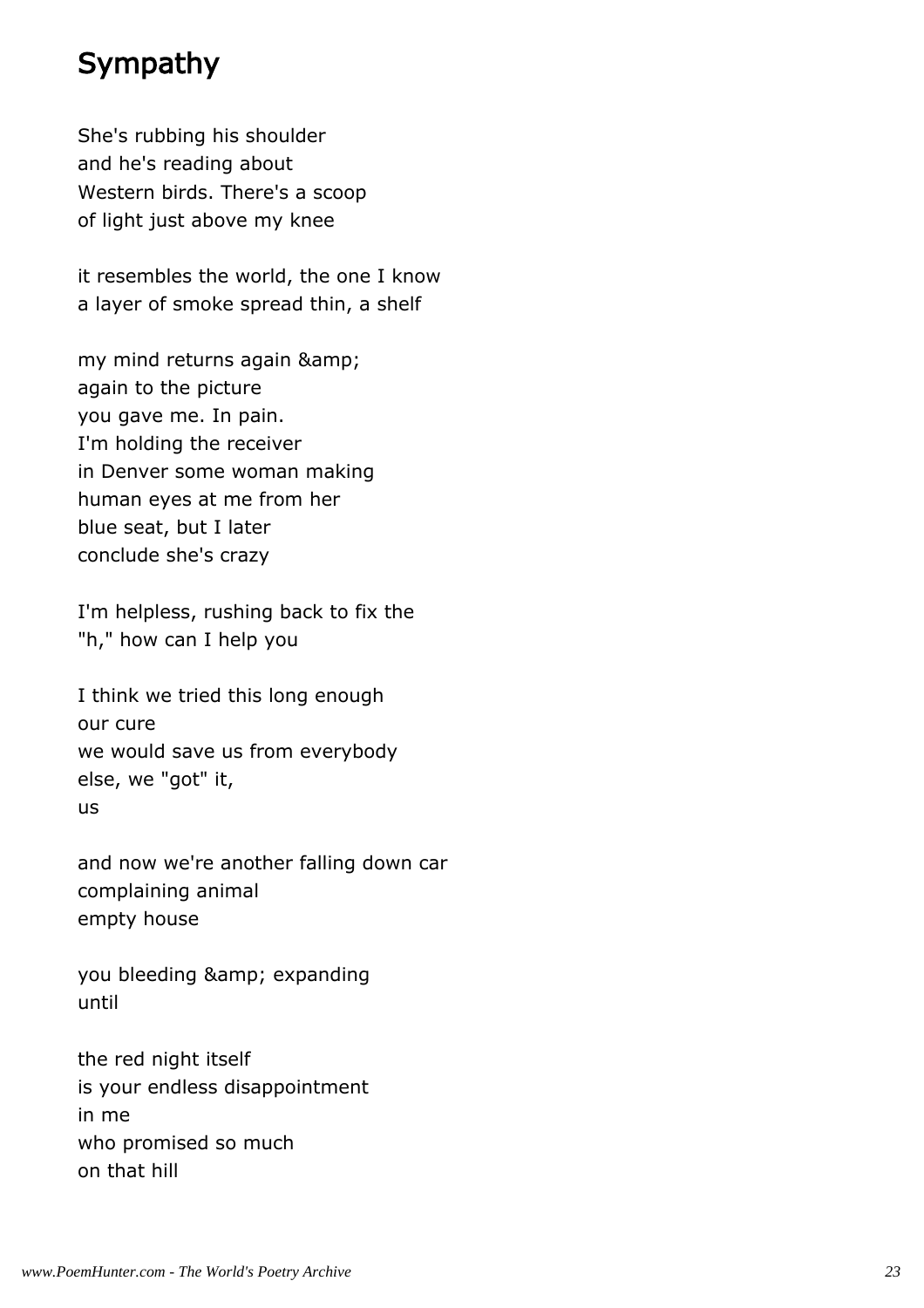O Glory to everybody & amp; everything that we will fish again & amp; again & amp; get lucky

Anonymous submission.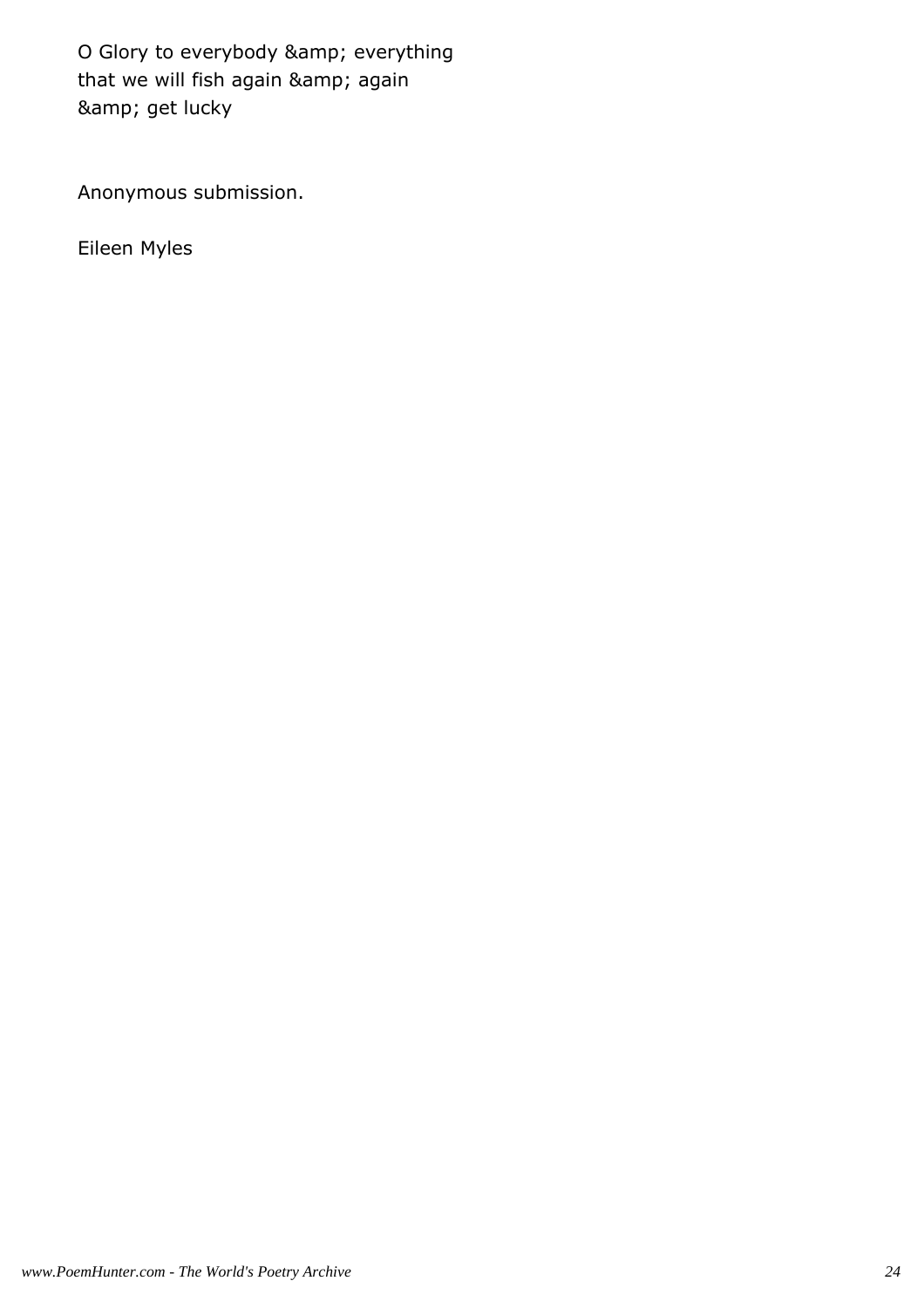#### The Honey Bear

Billie Holiday was on the radio I was standing in the kitchen smoking my cigarette of this pack I plan to finish tonight last night of smoking youth. I made a cup of this funny kind of tea I've had hanging around. A little too sweet an odd mix. My only impulse was to make it sweeter. Ivy Anderson was singing pretty late tonight in my very bright kitchen. I'm standing by the tub feeling a little older nearly thirty in my very bright kitchen tonight. I'm not a bad looking woman I suppose O it's very quiet in my kitchen tonight I'm squeezing this plastic honey bear a noodle of honey dripping into the odd sweet tea. It's pretty late Honey bear's cover was loose and somehow honey dripping down the bear's face catching in the crevices beneath the bear's eyes O very sad and sweet I'm standing in my kitchen O honey I'm staring at the honey bear's face.